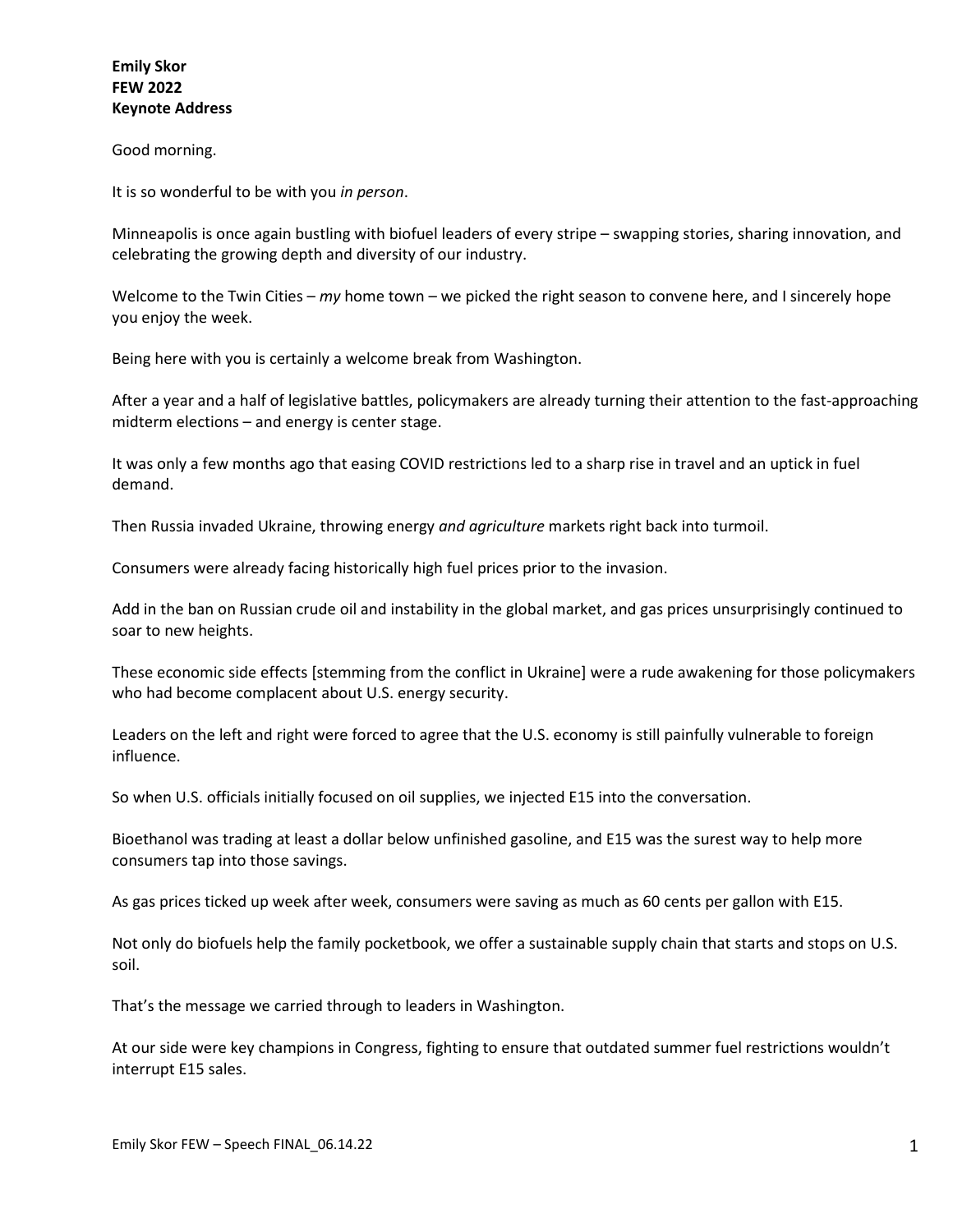In fact, Minnesota's own Amy Klobuchar joined her neighbor to the west, South Dakota Senator John Thune, in leading bipartisan calls for President Biden to curb costs at the pump and displace Russian oil imports with biofuels.

Those efforts were backed by champions like Secretary Tom Vilsack, Congresswoman Cindy Axne, and other tireless supporters, at every turn, promoting American biofuels as a key solution to the energy crisis.

The White House listened.

And earlier this spring, I was honored to join some of you at POET-Menlo in Iowa, where President Biden announced that his administration would issue an emergency waiver for the 2022 summer driving season, offering drivers uninterrupted access to lower-cost E15.

It was a major win for American drivers and our nation's energy security, promoting cleaner options at the pump and a stronger rural economy.

But as you know – we're not done.

EPA's emergency waiver only applies to this summer's driving season.

And Growth Energy is working hand in hand with our retail partners and our stakeholders to demand a permanent fix so drivers can continue to access lower-cost E15 year-round in the summers to come.

Of course, that doesn't mean individual states need to wait around for Washington to solve our energy challenges.

In fact, nine governors – [thank you Ohio] – have already formally requested that their states be allowed to establish a level playing field for E15 in the summertime.

While we don't want E15 to become solely a niche or regional fuel, these nine states do represent nearly 60 percent of current E15 retailers and 14 percent of total U.S. fuel demand.

Couple that with RFG markets, we've got 39% of the fuel market selling E15 year-round.

Once we get California – that's 49%.

We can grow with 49%, while we work toward our goal.

And states are doing even more to drive growth.

Last month, our industry secured a big win on E15 when Iowa Governor Kim Reynolds signed the 2022 Biofuel Access Bill, guaranteeing statewide consumer access to the blend by 2026.

This landmark legislation is a testament to the leadership of rural communities in building a clean energy future, and we look forward to replicating this victory across the Midwest.

That kind progress – *even in Iowa* – doesn't come easily.

Success was only possible thanks to the tireless efforts of our entire community – local plants, farmers, suppliers, customers, and advocacy organizations – who all joined hands to press their local officials.

And it's that same unified, collaborative approach that will secure victories in other key markets.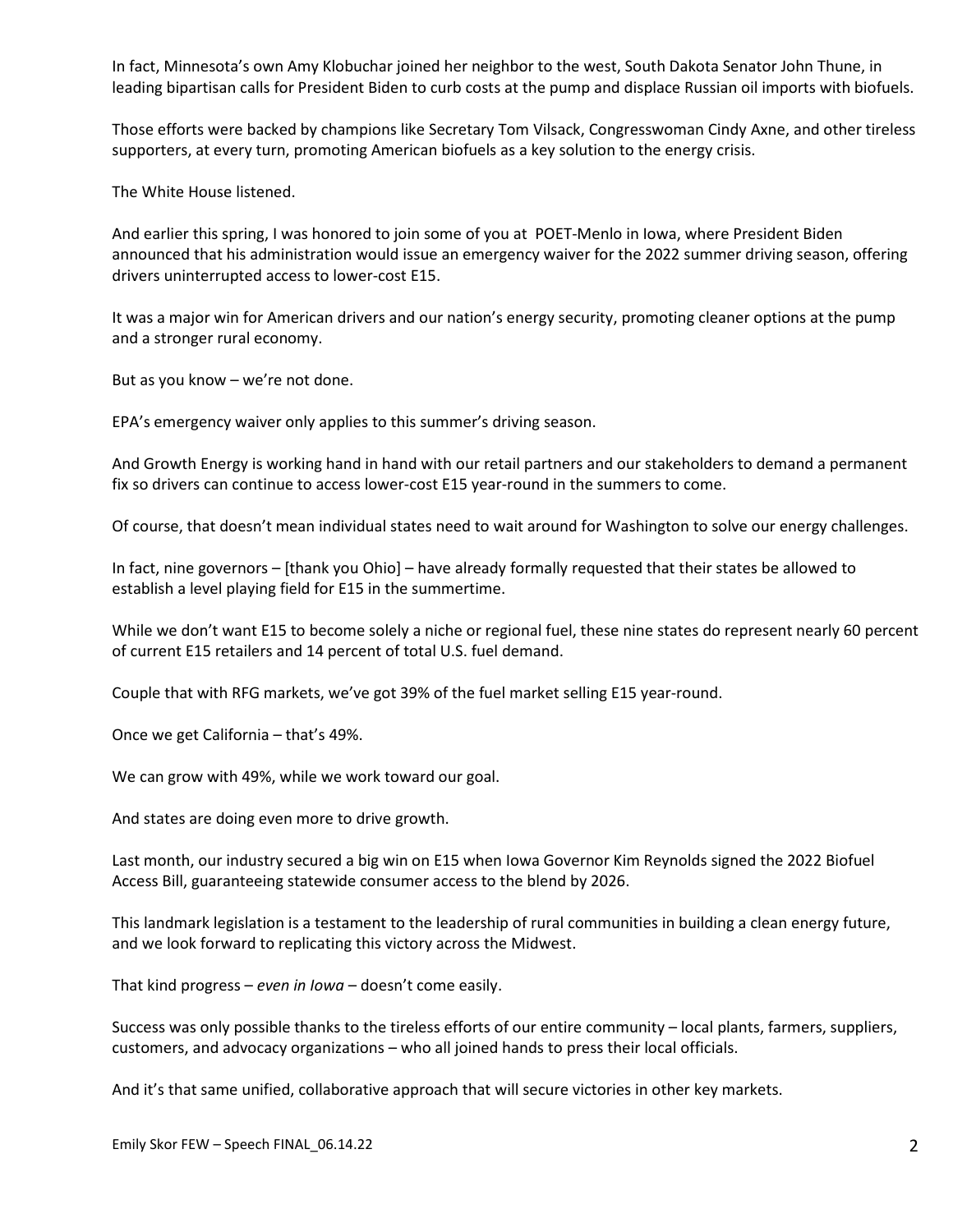But to build on our momentum, we need to remind policymakers that we're more than just an affordable alternative to Russian oil.

Savings at the pump got us a summer of E15, but it's our role in a low-carbon future that will open markets in 2023 and beyond.

As President Biden said during his remarks at Menlo, "you simply can't get to net zero by 2050 without biofuels."

And even if the next election heralds a swing in political leadership in the House or Senate,

many of the most immediate and impactful decisions on our top priorities – the Renewable Fuel Standard, trade, infrastructure, and more – will remain firmly in the hands of an executive branch focused on the climate.

As we know, biofuels have always been and will continue to be a bipartisan clean energy solution.

Just like those on the left, our champions on the right are eager to connect with a growing share of voters who care about clean energy – so long as it's affordable, reliable, and made in America.

Oil disciples and EV evangelists have loyal followers, but where ideology confronts reality – biofuels emerge as the clear solution for clean and affordable liquid fuel, available right now for today's vehicles.

That's why we must continue to broadcast our innovation.

Think of the advancements we've made as an industry in the past decade.

We are at the leading edge of a bioeconomy offering transformative solutions to leaders around the world.

That's true for cars, and it's true for emissions-heavy industries that are more difficult to decarbonize.

For example, a Growth Energy member, ClearFlame Engine Technologies, is shaking up the freight industry with technology allowing diesel trucks to run purely on renewable fuels like bioethanol.

The same biofuel-led innovation is on display in the aviation sector.

With current technologies, farm-based feedstocks – like bioethanol and corn oil – are the only source of clean, renewable energy available in large enough volumes to meet projected demand for Sustainable Aviation Fuel (SAF).

In fact, a group of Growth Energy members – including ADM and Marquis Energy – have already pledged to produce, by 2025, 20 percent of the Biden administration's three-billion-gallon SAF goal for this decade.

But production will need to ramp up quickly.

And for that – we need market eligibility and economic viability.

That's why our team is working harder than ever to ensure SAF incentives harness the full emissions-reduction potential of U.S. biofuels.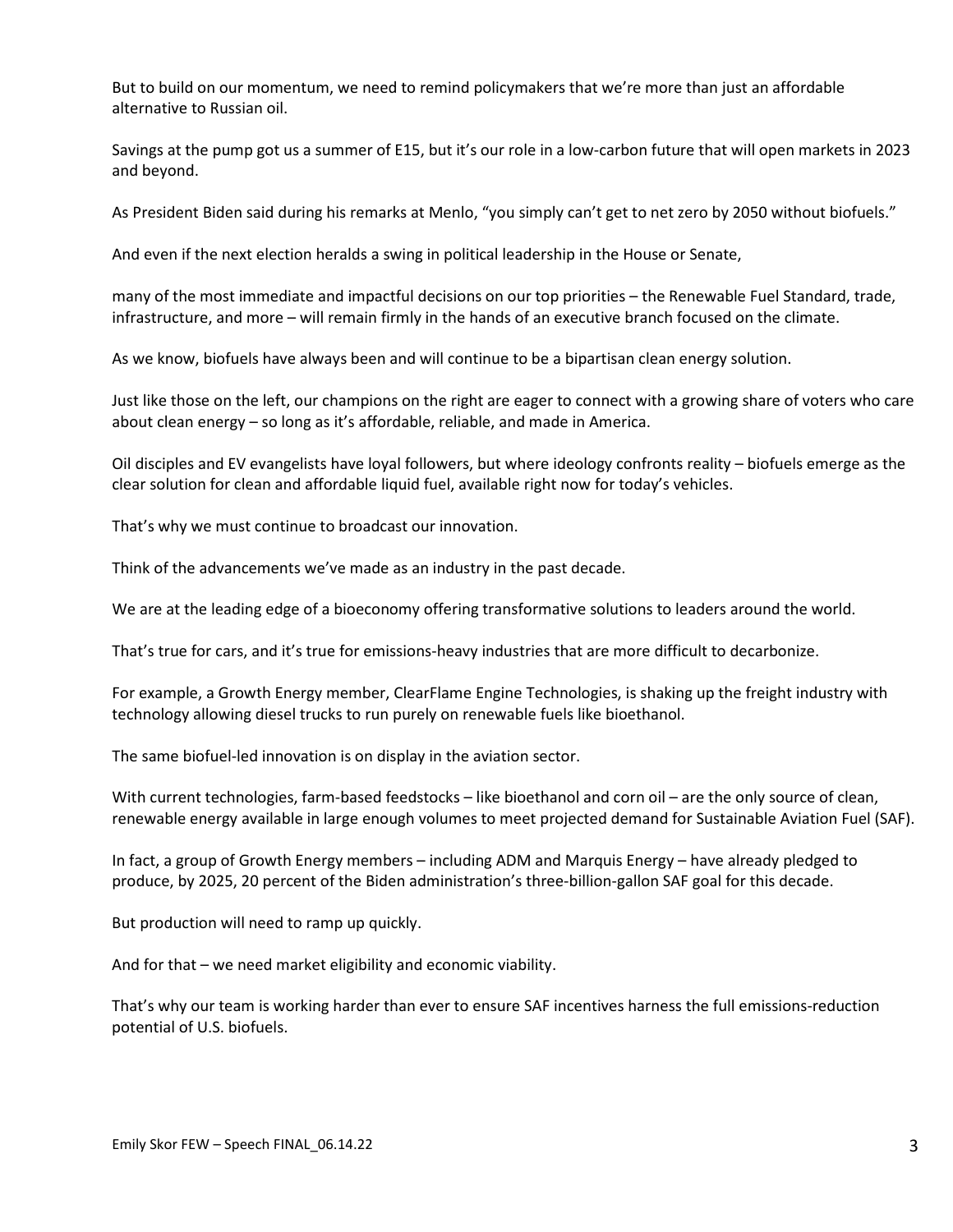At the same time, we're pushing to ensure that America's biorefineries can capitalize on new federal incentives, including the proposed clean fuel production tax credit and an expanded 45Q carbon capture and sequestration tax credit – originally proposed in last year's Build Back Better legislation.

For years, our industry pioneered the capture of carbon, delivering the food-grade CO2 needed to make beverages, package meat, and safely refrigerate vaccines.

CO2 shortages during the pandemic put that leadership in the spotlight,

and we've been taking full advantage of the attention to educate policymakers – and voters – about all ways this industry is driving the expansion of a low-carbon bioeconomy.

In 2021 alone, our industry purchased nearly 30 billion dollars' worth of corn.

Those bushels aren't just a feedstock for bioethanol, they provide the renewable building blocks for an evergrowing array of value-added products, such as high-protein animal feed, renewable chemicals, and corn oil.

And with each passing year, we're bringing down the carbon intensity of those products with new efficiencies, better science, and ongoing investment.

With today's technology *this industry* can reach net-zero and even negative carbon emissions.

Every plant is calibrating and optimizing –

whether that is tapping into a proposed carbon pipeline, test wells for sequestration, or seeking renewable energy sources like solar and biomass to power their biorefineries.

Our commitment to continuous progress is even opening a new world of opportunity for climate-friendly agriculture.

Earlier this year, I participated in USDA's 98th Agricultural Outlook Forum,

where we discussed how demand for low-carbon feedstocks can unlock incentives for our farmers to voluntarily invest in sustainable practices and drive down carbon intensity. We can help bring agriculture into our national climate strategy.

But to advance that leadership, we cannot let regulators undervalue the investments and improvements we're making, from kernel fiber bioethanol to regenerative farm practices.

Nor can we allow critics to discount the innovations that allow us to ramp up biofuel production year after year – all while reducing our environmental footprint.

We see it around every new biofuel victory.

Critics come out of the woodwork with misinformation designed to obscure the value of renewable fuels.

It was no different after this year's E15 emergency waiver announcement.

Opponents spouted the same bogus claims we've all heard before about emissions, land use, or even food prices. And just as in the past, we worked hard to correct the record.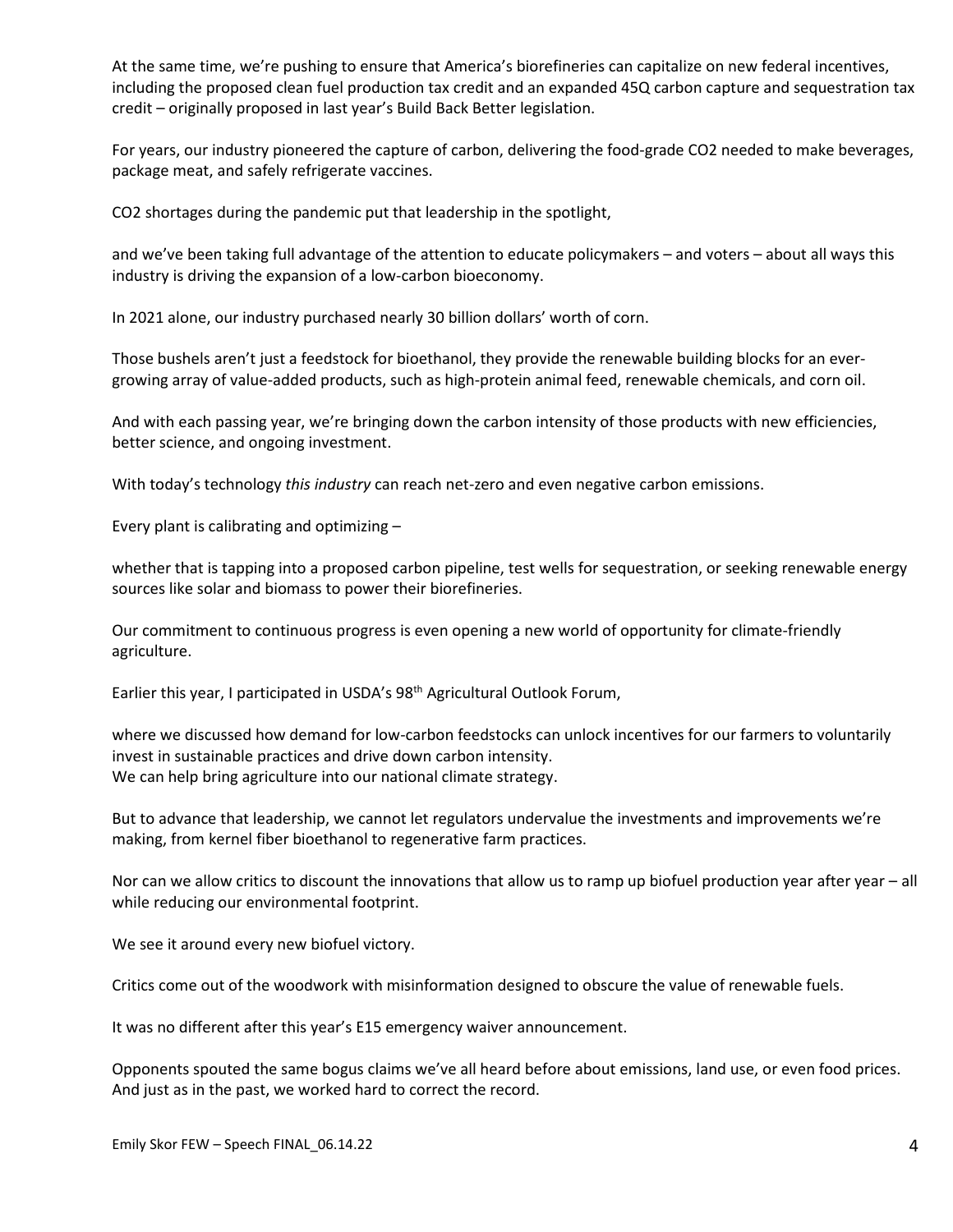And we will continue to correct and combat the misinformation at every turn.

Fortunately, the facts are on our side.

That's why we must stay vigilant and take every opportunity to showcase the environmental benefits of homegrown bioethanol –

benefits backed by researchers at Argonne, EPA, USDA, California Air Resources Board, and a host of other leaders in lifecycle modeling.

The latest science has bioethanol reaching a nearly 50 percent carbon advantage over gasoline, and that advantage continues to improve with industry innovation.

And the very latest research from UC Riverside shows that E15 delivers statistically significant reductions on carbon monoxide and harmful particulates when compared to E10 –

underscoring once again that *more* bioethanol is key to cleaner air.

This low-carbon fuel has been one of the largest generators of credits in low-carbon markets.

And it is essential that as discussions on these policies continue in California, Oregon, Washington, Canada, and elsewhere, we keep our seat at the table so that higher bioethanol blends remain the lynchpin of new climate strategies.

Make no mistake, *these* are the considerations that will determine the direction of U.S. energy policy, including a fast-approaching, never-done-before review of the RFS.

We cannot deliver – on emissions or rural jobs – without more low-carbon biofuels.

And it's vital EPA recognize that reality as they work on a new rule – "the SET" – that picks up where Congress left off and establishes multi-year requirements for 2023 and beyond.

Fortunately, we're heading into that fight from a position of strength, thanks to a major victory on the new Renewable Volume Obligations set by EPA earlier this month.

Granted, the requirements for 2020 and 2021 did not address the full suite of concerns raised by our champions.

But we took home the most important prize – strong 2022 volumes with a conventional biofuel blending requirement set at the full 15 billion gallons established in the RFS statute.

The agency also restored the first 250 million gallons that had been illegally waived in the 2016 RVOs,

and it halted all improper small refinery exemptions – a move that should finally provide a level of certainty to the entire fuel supply chain.

Taken together, these actions demonstrated EPA's commitment to getting the RFS back on track and underscored the critical role biofuels play – and will continue to play – in mitigating climate change and lowering prices at the pump.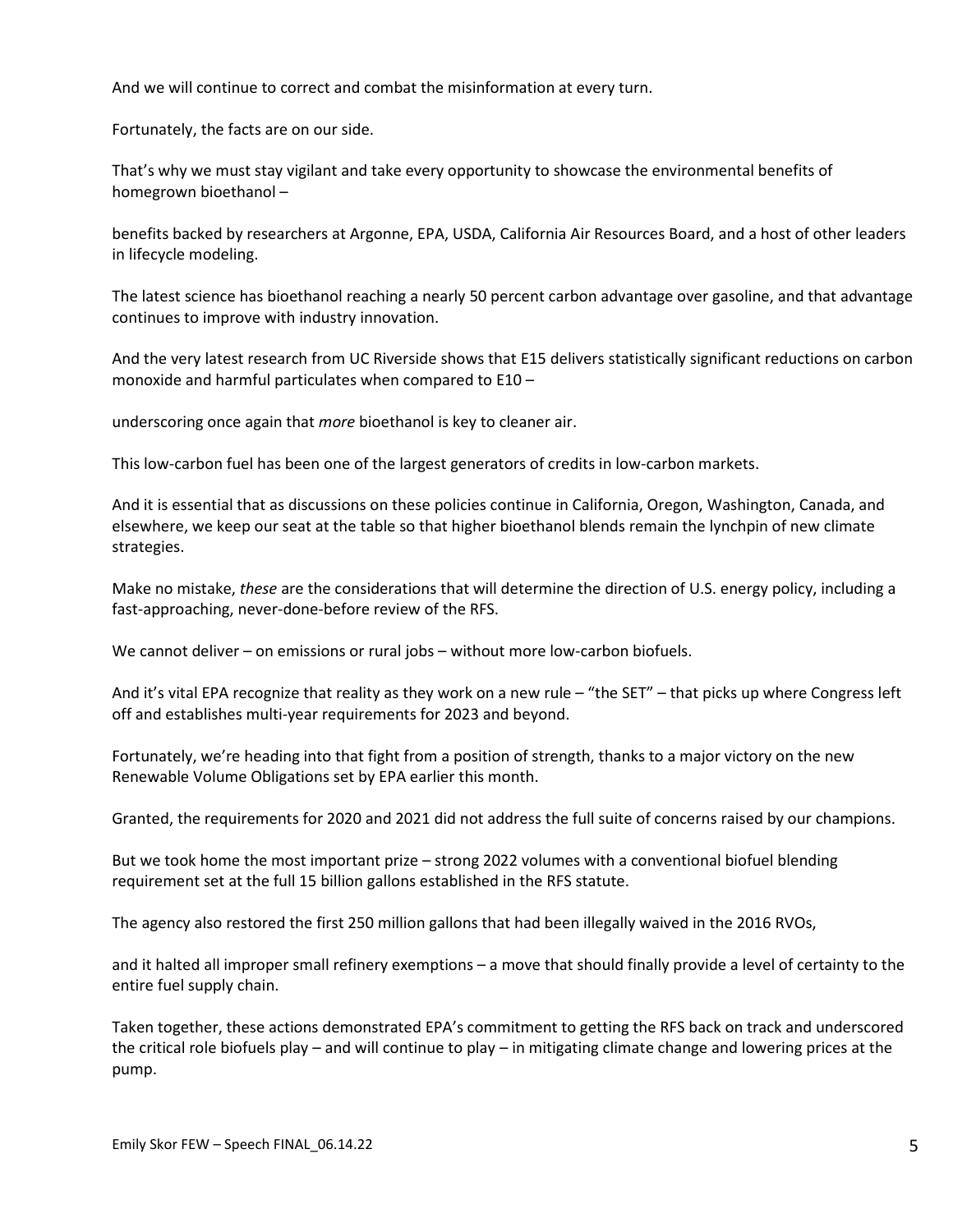Of course, the RFS only sets the floor for growth – not the ceiling.

That's why our team will continue to mobilize our champions and fan out across Capitol Hill to fight for the policies we need to unleash the full potential of this industry.

High on that docket are the clean fuel and carbon capture tax credits that I mentioned earlier.

Also on the list are the infrastructure investments we need to ensure that higher blends are available in every U.S. market.

We helped insert those items into the White House's original Build Back Better legislation.

And while that bill has stalled in Congress, it remains a key starting point for every subsequent round of negotiations.

No matter what happens in the next several months, energy will remain firmly at the top of Congress's agenda.

And Growth Energy remains committed to ensuring that biofuels are recognized as a cost-effective solution that can make an immediate impact.

The same goes for negotiations in the international arena.

In China, Brazil, India, South Korea, and beyond, we're working with U.S. diplomats to ensure that bioethanol is front and center in every conversation on global carbon reduction goals.

In the wake of war in Ukraine, U.S. policymakers aren't the only ones looking to break old patterns of reliance on expensive fossil fuels.

But that doesn't ease the pressure to also advance climate and decarbonization goals.

Only exports of U.S. bioethanol can deliver on both fronts – a message I'm looking forward to delivering on a trade mission to Japan with the U.S Grains Council next month.

And some recent, long-awaited moves by the administration should help position us for continued success on the international front,

with two recent and key nominations – Alexis Taylor as trade undersecretary at USDA and Doug McKalip as the agricultural ambassador for the U.S. Trade Representative.

Together, they will lead U.S. Government agricultural trade policy.

Both have decades of experience in agriculture, and a deep appreciation of the critical role biofuels play in the global economy and supply chain.

And whether it's E20 in India or E10 in the UK or E3 in Japan – or E15 here at home, every new market offers another chance to introduce a new generation of drivers to bioethanol.

We already offer savings at the pump – and that is very attractive for many, many drivers.